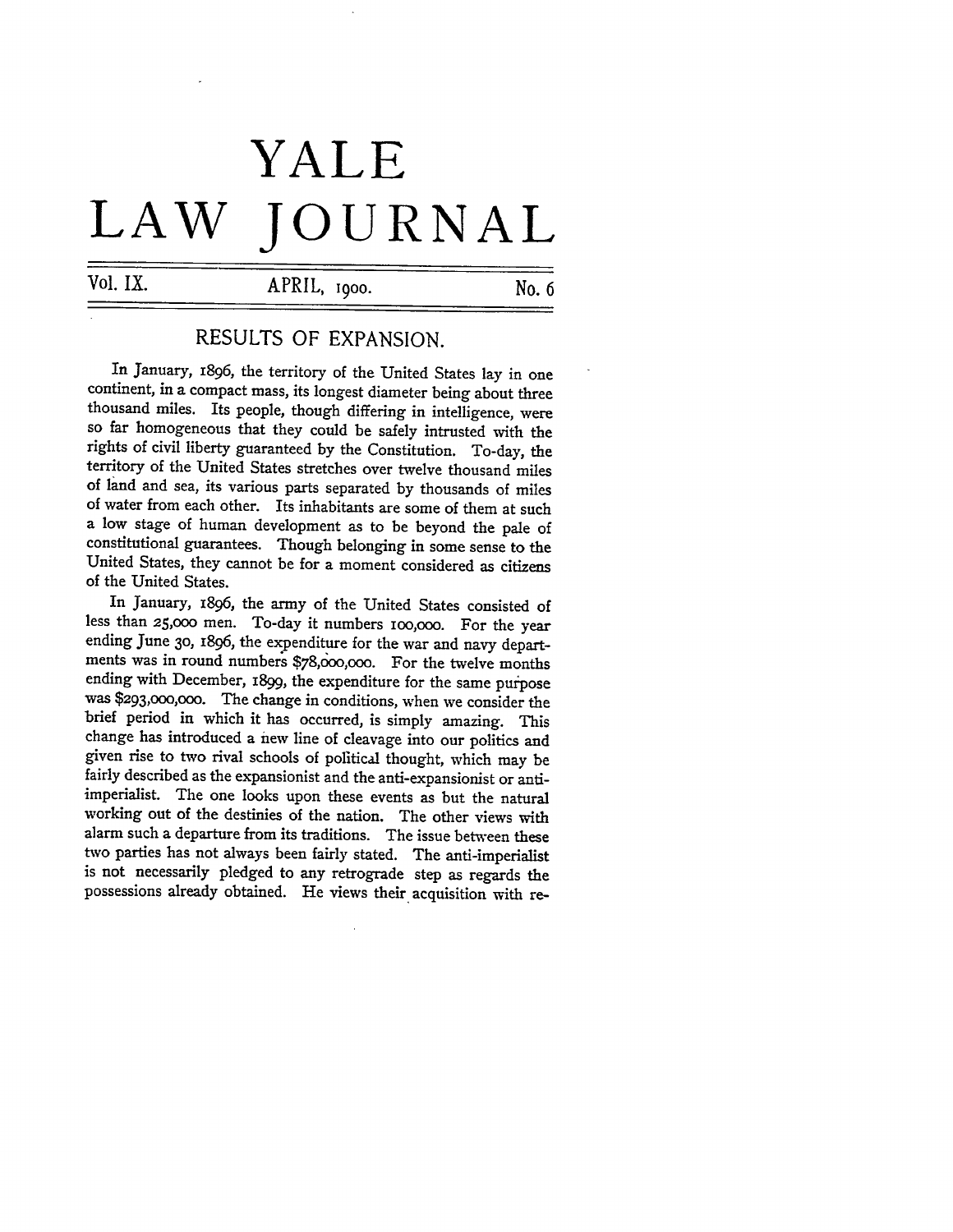gret. He believes that they are a disastrous inheritance, and hopes that some honorable method may be found of relieving ourselves of the responsibility. He protests vigorously against making what has already been done a precedent for still further extension. But he does not necessarily believe in the immediate abandonment of such possessions without regard to the interests of the inhabitants, nor to obligations of honor to other nations. On the other hand, the expansionist, believing as he does, that the additions are a benefit to the nation and a part of its destiny, is, by the necessity of his position, committed to a policy of still further expansion. Conversation with intelligent advocates of this policy will call forth an enunciation of principles which involve an enormous development of their plans. Without any hesitation, they announce an intention of competing with the other great nations for a foothold upon every continent and a share in the settling of all the problems which are arising in regard to the division of unsettled territories, or territories inhabited **by** uncivilized nations.

In the brief space allotted to me I propose to call your attention to some of the considerations which lead me to believe that the acquisition of territory at remote distances from our natural borders, inhabited **by** barbarous or semi-civilized people, is fraught with disaster to this country.

That the inhabitants of this country have hitherto been the freest in the world, that they have been subject to less interference with their individual liberties than those of other countries, will be, I presume, admitted **by** all. We do not owe this to any remarkable or unheard of wisdom on the part of our legislators, nor altogether to our written Constitution. Laws on paper are but poor protection to individual rights when popular passions, or great necessities, call for their sacrifice. The solution of the question why we have been so politically blest must be found somehow in our natural situation. Accordingly, we find we have been separated on all sides save one, from the territory of any great power capable of menacing our security. Our isolation is the one natural condition in which we differ from all other nations. The great powers of the continent may be fairly described as always in a condition of war. If not engaged in active hostilities, they are always in a state of armed preparation for instant action, which is equally burdensome and expensive. The inhabitants groan under intolerable financial burdens which confiscate a large portion of the earnings of labor. best years are occupied in the fruitless labors of military drill. In such an atmosphere, civil liberty cannot secure a strong or har-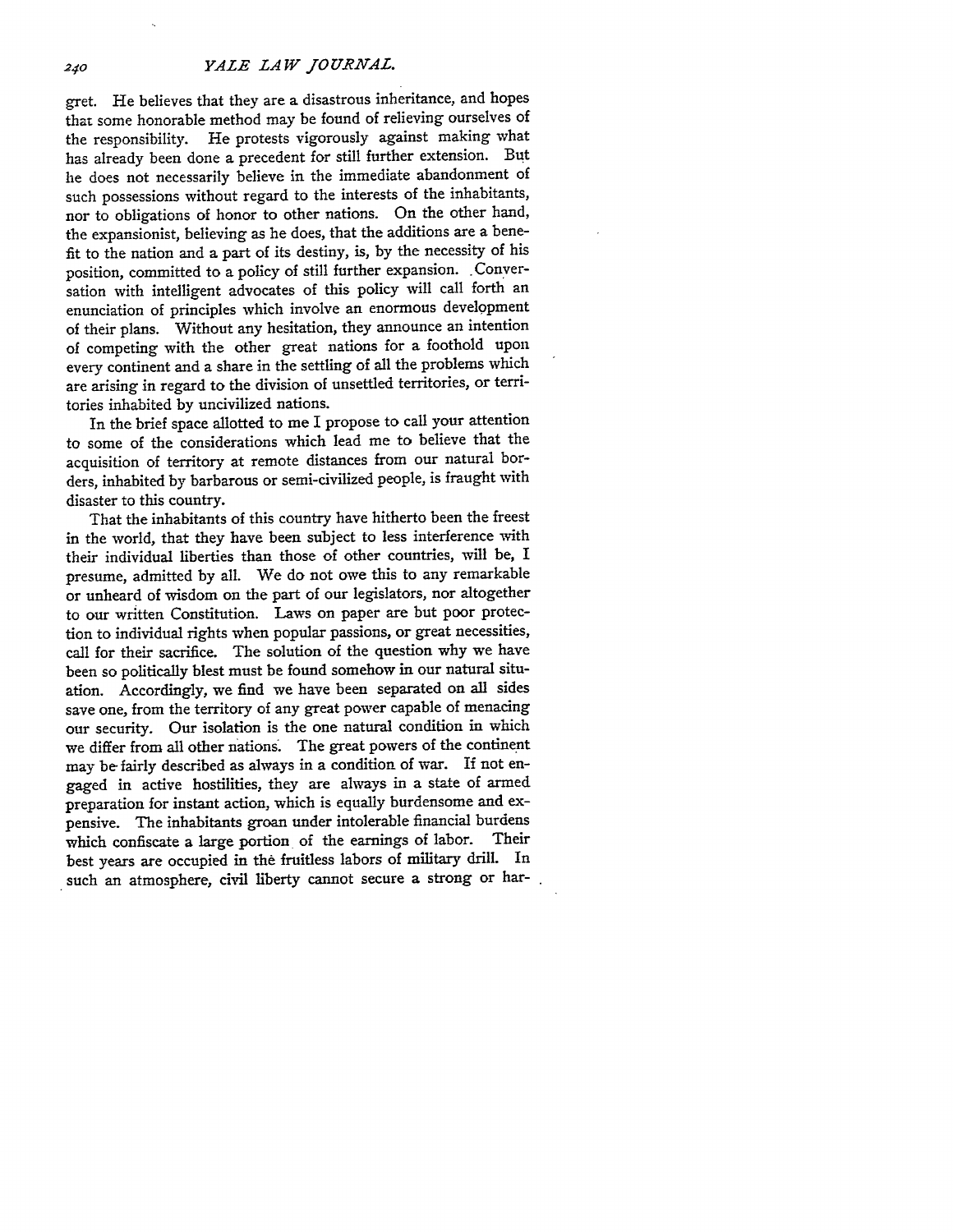241

monious growth. Some of the best elements of our population consist of native born citizens of European countries, who have come to this country to escape the conditions which I have described. The expansionist policy necessarily involves the throwing away of all the natural advantage which our isolation has given us. The right of occupation involves the duty of protection. The further the territory possessed is from the base of operations, the greater must be the difficulty and expense of furnishing that protection. In this respect the protection of each one of these remote regions must always demand the -maintenance of a very large naval and military force, which must be resident because it cannot be sent to such great distances at short notice.

The United States has been distinguished from all other nations in that it has not been a military power. Its numerically insignificant army and navy have been, the one a mere internal police force, and the other simply enough to make a respectable showing in the ports of other nations. The change in its condition referred to necessarily involves its transition into a military power, with all that that involves. If the expansionist policy is to prevail, we must henceforth, if not actually at war, be at all times prepared for hostilities and for the protection of distant colonies, some of which will be in close proximity to the territory of other nations. We shall be involved in discussions as to the division of lands on other continents, out of which controversies will continually arise. The old Latin phrase, *inter arma silent leges*, involves a great truth. In time of war there are no such things as individual rights, is a free translation, following the spirit if not the letter, of the Latin. Those who recollect the Civil War know what that means. In times when the nation was struggling for its existence, all patriotic citizens were ready to renounce for the time being their individual rights. For five years, full individual liberty scarcely existed. The citizen was not at liberty to criticise beyond a certain extent the operations of the government. The extent of his right of free speech, his right of individual action, was bounded by military necessities. War necessarily involves this to a certain extent. Not only active hostilities but armed preparation for such emergencies of necessity involves a great sacrifice of those rights and liberties which this government was professedly organized to secure. That we have been enabled to maintain these rights to the extent we have is chiefly because of the one hundred and ten years since the adoption of the Constitution, we have had at least one hundred of unbroken peace. That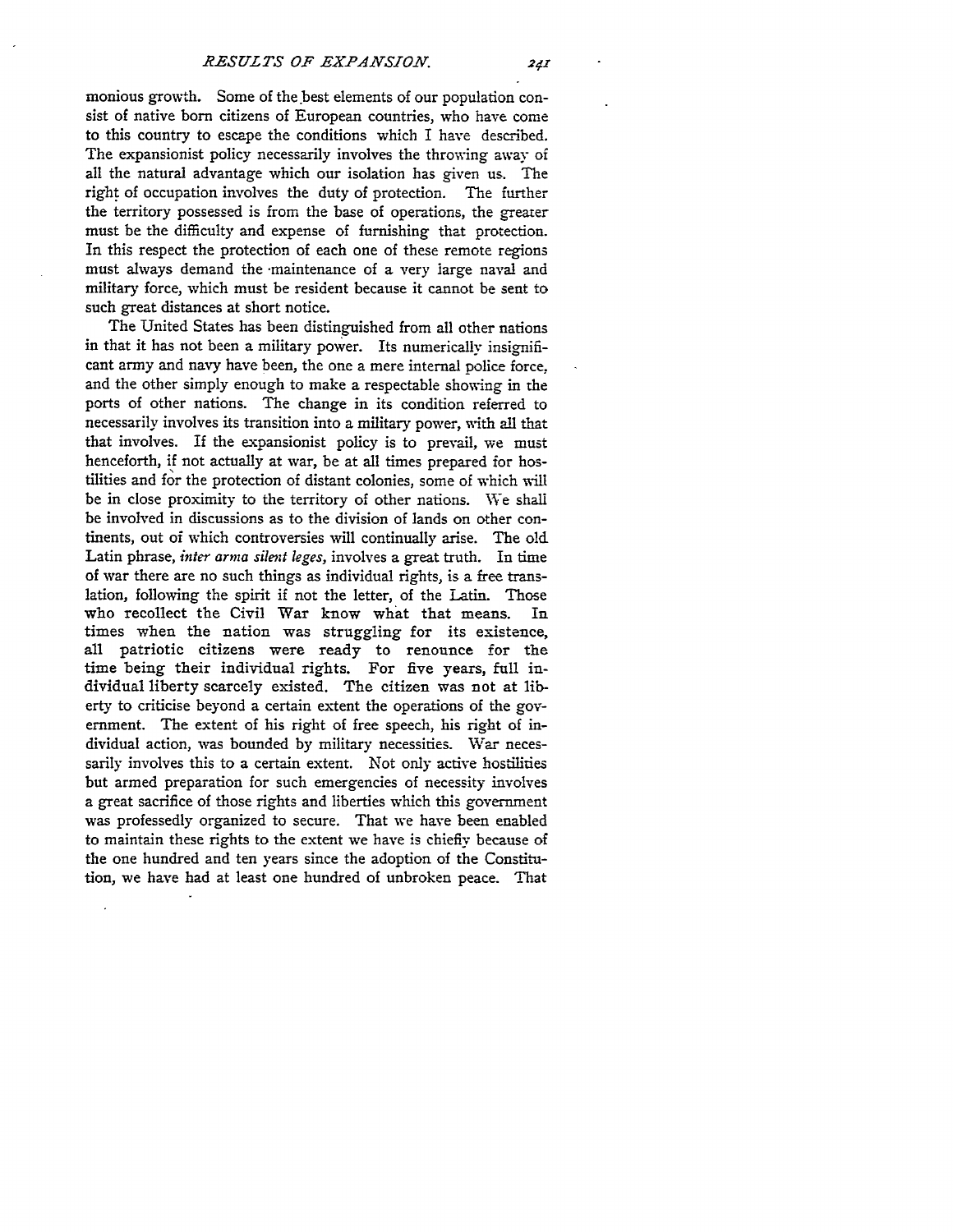the European nations have not enjoyed the same freedom is because regard for their own safety has compelled them to be constantly in arms. The professional soldier, whatever his virtues, is not a free citizen. His principle of action is unreasoning obedience to arbitrary authority. He does not generally exercise his political rights. He scorns discussion and is always for prompt action. The obedience of the citizen of a free commonwealth is the result of the conclusion of his reason that the commands are, on the whole, wise and just, or that it is better in the interests of law and order to submit. Discussion is the breath of the life of civil liberty. Where a military spirit prevails among the people, freedom must grow less. The experience of the last few years is sufficient to prove that. Five years ago, the citizen scarcely felt the power of the general government. It imposed no tax that he could perceive and no restraint upon his liberty of action. He paid a tariff tax, perhaps, in case he had occasion to import goods. He paid the United States for carrying his mail. Outside of that, so far as the general government went, he was absolutely free to engage in any occupation he saw fit and to dispose of the fruits of his industry, during his life or after his death **by** will, without tax, imposition or restriction. How is it now? Does he possess the same freedom that he had five years ago?

There are two systems of taxation; taxation upon ptoperty and taxation upon liberty. The United States Supreme Court, in the Income Tax case, has practically decided that the United States can only tax liberty. It cannot tax property. At least, such taxes must be apportioned in accordance with a rule which makes any such imposition practically impossible. **All** the burdens of war, therefore, must be supported **by** burdens or impositions upon free action.

We have been engaged for the last year in a war which, except for the deplorable loss of valuable lives, can scarcely be dignified **by** that name. We have had an army chasing savages around the swamps of the Philippines. And what has been the result? The citizen cannot dispose of his real estate, or any of his personal property, without asking the consent of the United States and paying for that privilege. He cannot pay his debts in the ordinary way in which they are paid among business men without paying the United States for that privilege. He cannot give his property, even in charity, after his death, under the provision of his State law, without having the United States Government stretch out its hands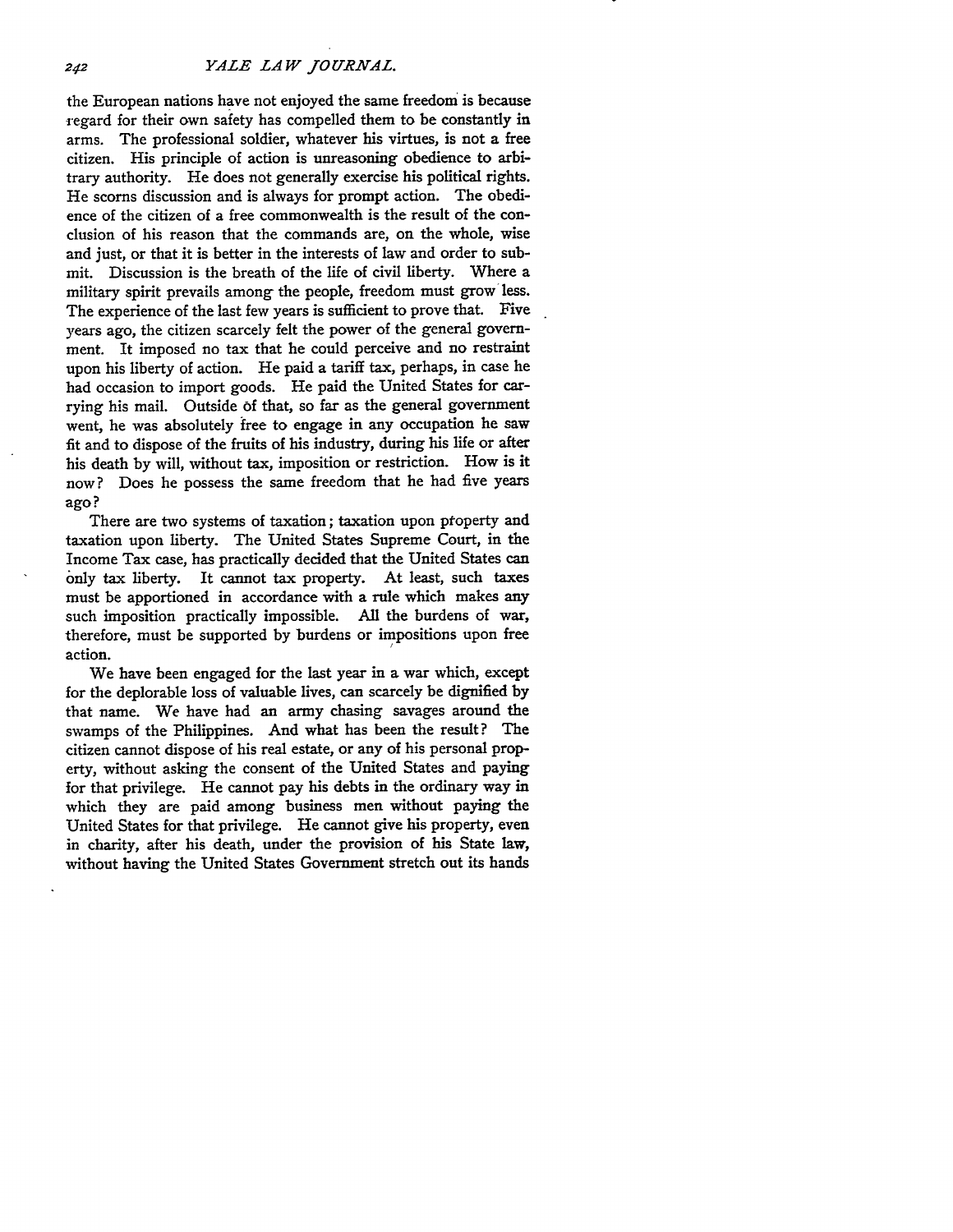and confiscate a portion before it reaches the beneficiary. He cannot, as an honest man, give to his creditor a written acknowledgment of the debt he owes him unless he has the wherewithal to pay the United States for that privilege. The storekeeper cannot sell a bottle of medicine to a sick man without also paving to this great and beneficent government of the United States a certain sum of money to enable it to hound Tagals and Negritos through tropical forests. If he wants to deed his real estate, his condition is most parlous. No matter how far he lives from the centres of population, he must travel to the internal revenue office, arriving there during such business hours as it suits the Government to keep the office open, purchase a stamp, the cost of which is fixed by a certain arbitrary rule based upon the supposed value of the thing sold, independent of whether the transaction is beneficial to the'parties or not, and affix that stamp. He must then not only erase it, affixing his initials, but under a new regulation, he must cut the stamps in a certain way. If he does not do all these things, he is liable to severe penalty. The amount of friction, embarrassment and general annoyance to business and individual transactions involved in these regulations is enormous. The right to tax is the right to destroy.

Granting once the right to tax, there is no limit to the amount. Nor have the possible methods of taxation been exhausted. The United States may go further and tax every man for the right even to exercise any means of livelihood. How is it with the right of free speech, the right of the mails, free communication? We hear distinguished members of Congress, for exercising the right of free discussion, denounced as traitors. Eminent publicists have been threatened with arrest, their mails broken into, because they chose to send to certain soldiers arguments against the Philippine war. All these things are as yet in the bud. If already a large portion of our freedom of action has been sacrificed what are we to expect when this glorious expansion policy has had its fall development? When we are to have our share in the division of China, our colonies and stations in Africa, and in all the uttermost parts of the earth. Where a hundred thousand men is now necessary, five hundred thousand may become necessary, and the burdens and impositions which already so irritate the citizen must be indefinitely increased.

We are incorporating into our politics new principles which must have enormous consequences. The founders of the government put forward this declaration as their principle of action, that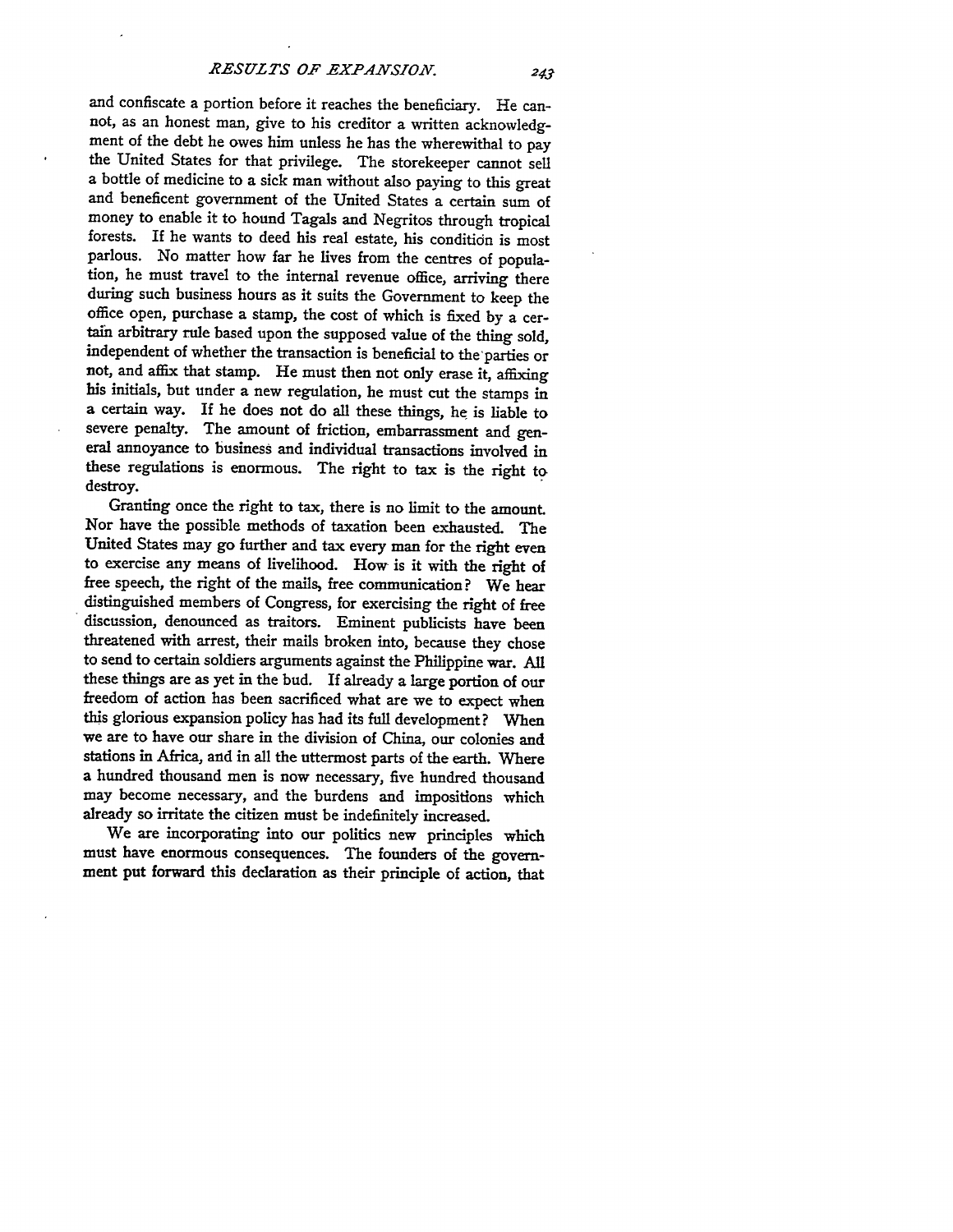all men were born free and equal. They were not foolish enough not to perceive that in one sense this declaration was absolutely false. Everybody knows that the native of Dahomey is not equal to the native of Massachusetts, that he is not even born free. On the contrary, he is born an abject slave, without any rights whatever. But this declaration, though false in an absolute sense, was true in this sense, that it was the basis upon which this government was organized, and as regards the affairs of the nation was a true working rule. It was one of those fictions, if you please, like the rule of the English Constitution, that the king can do no wrong; false in fact, but true in a sense, because it involves the principle of ministerial responsibility. So it was the true spirit of this government that all men under its control should be free and equal. Its institutions were of such a nature that they were unworkable on any other theory, and that they could not be adapted to any people of which this proposition could not be truthfully affirmed. The fathers of the nation attempted a mental reservation. They tried to incorporate a secret exception and qualification, that all men were free and equal provided their skins were white. But their exception in its results only proved the general truth. After seventy years of trial, that exception nearly broke up the existence of the nation. After many decades of controversy and five years of war, we got rid of it, and then for the first time there was rest and harmony. Disregarding the lessons of this disastrous experiment, we are now seeking to incorporate another exception. We are about to say that all men are born free and equal who live within the limits of the United States of America, as they were prior to the acquisition of new territories, but that the natives of Porto Rico, or the inhabitants of the Philippines, though subjects, are not free and equal, are in no sense endowed with the constitutional rights. This exception is necessary if we are to go on acquiring colonies of that character. To apply the jury system and the ordinary methods of administering law, and popular institutions, to nations like the Tagals and the Negritos is utterly impossible. If we are to own these countries, we must own them as masters and the natives must be subjects simply and not citizens.

It is true in politics that a nation cannot be a master without its citizens becoming, to a certain extent, slaves; without sacrificing a large portion of their liberties. That a change is coming over the spirit of a large body of the people of the United States, is indicated in a variety of ways. We have even invented of late years a new